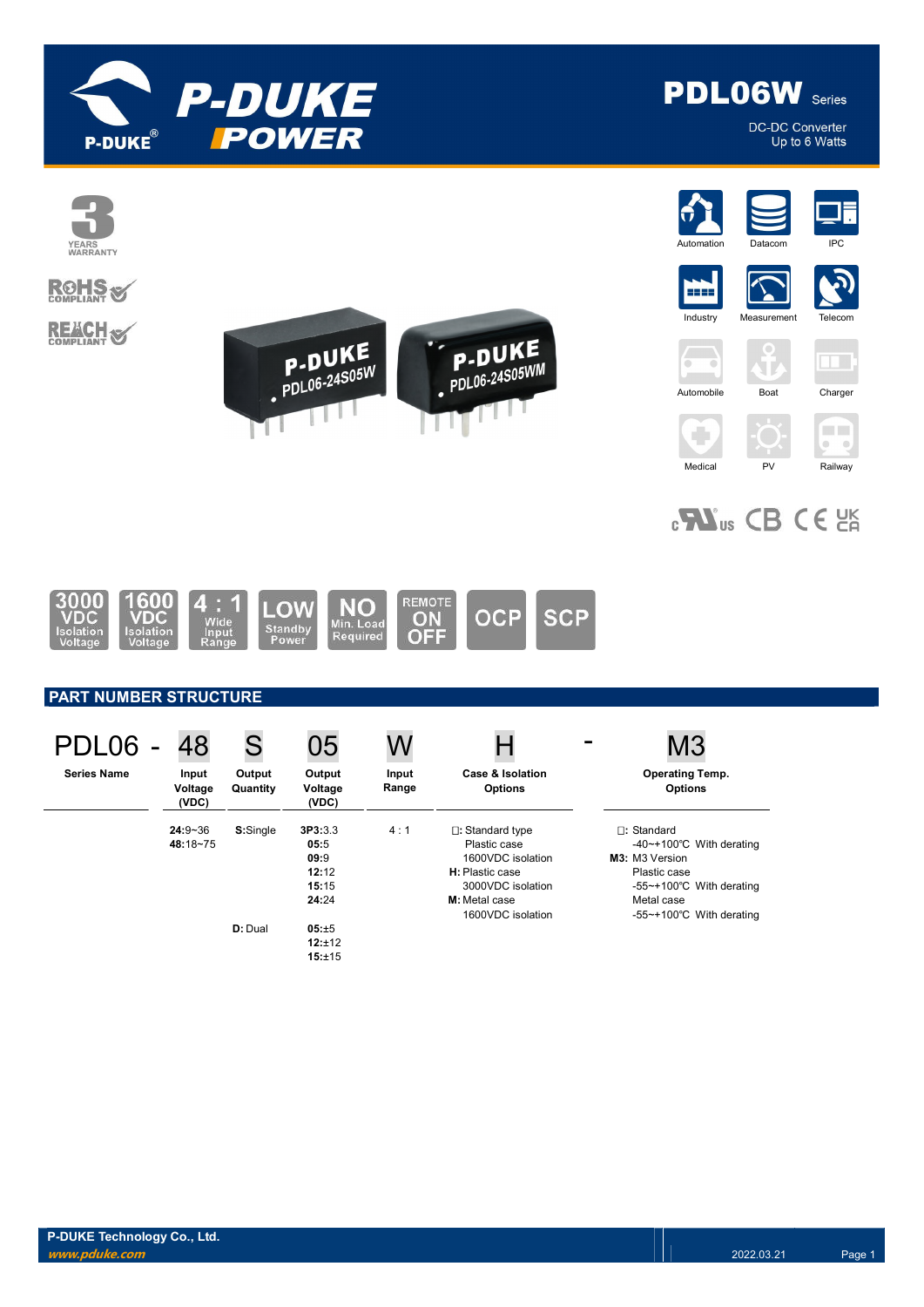



### TECHNICAL SPECIFICATION All specifications are typical at nominal input, full load and 25℃ unless otherwise noted

| Model<br><b>Number</b> | Input Range  | <b>Output Voltage</b> | <b>Output Current</b><br>@ Full Load | <b>Input Current</b><br>@ No Load | Efficiency | <b>Maximum</b><br><b>Capacitor Load</b> |
|------------------------|--------------|-----------------------|--------------------------------------|-----------------------------------|------------|-----------------------------------------|
|                        | <b>VDC</b>   | <b>VDC</b>            | mA                                   | mA                                | %          | <b>uF</b>                               |
| PDL06-24S3P3W          | $9 - 36$     | 3.3                   | 1500                                 | 4                                 | 81         | 2200                                    |
| PDL06-24S05W           | $9 - 36$     | 5                     | 1200                                 | $\overline{\mathbf{4}}$           | 84         | 1100                                    |
| PDL06-24S09W           | $9 - 36$     | 9                     | 666                                  | 4                                 | 86         | 680                                     |
| PDL06-24S12W           | $9 - 36$     | 12                    | 500                                  | 4                                 | 87         | 470                                     |
| PDL06-24S15W           | $9 - 36$     | 15                    | 400                                  | 4                                 | 88         | 470                                     |
| PDL06-24S24W           | $9 - 36$     | 24                    | 250                                  | 4                                 | 87         | 180                                     |
| PDL06-24D05W           | $9 - 36$     | ±5                    | ±600                                 | 6                                 | 84         | ±680                                    |
| PDL06-24D12W           | $9 - 36$     | ±12                   | ±250                                 | 6                                 | 87         | ±330                                    |
| PDL06-24D15W           | $9 - 36$     | ±15                   | ±200                                 | 8                                 | 87         | ±180                                    |
| PDL06-48S3P3W          | $18 \sim 75$ | 3.3                   | 1500                                 | 4                                 | 81         | 2200                                    |
| PDL06-48S05W           | $18 - 75$    | 5                     | 1200                                 | 4                                 | 84         | 1100                                    |
| PDL06-48S09W           | $18 \sim 75$ | 9                     | 666                                  | 4                                 | 85         | 680                                     |
| PDL06-48S12W           | $18 - 75$    | 12                    | 500                                  | 4                                 | 87         | 470                                     |
| PDL06-48S15W           | $18 \sim 75$ | 15                    | 400                                  | $\overline{\mathbf{4}}$           | 87         | 470                                     |
| PDL06-48S24W           | $18 - 75$    | 24                    | 250                                  | 4                                 | 87         | 180                                     |
| PDL06-48D05W           | $18 \sim 75$ | ±5                    | ±600                                 | 6                                 | 84         | ±680                                    |
| PDL06-48D12W           | $18 - 75$    | ±12                   | ±250                                 | 6                                 | 87         | ±330                                    |
| PDL06-48D15W           | $18 - 75$    | ±15                   | ±200                                 | 8                                 | 87         | ±180                                    |

| <b>INPUT SPECIFICATIONS</b>   |                         |                           |      |      |                          |            |
|-------------------------------|-------------------------|---------------------------|------|------|--------------------------|------------|
| <b>Parameter</b>              |                         | <b>Conditions</b>         | Min. | Typ. | Max.                     | Unit       |
| Operating input voltage range |                         | 24Vin(nom)                |      | 24   | 36                       | <b>VDC</b> |
|                               |                         | 48Vin(nom)                | 18   | 48   | 75                       |            |
| Start up time                 | Constant resistive load | Power up                  |      | 30   |                          |            |
|                               |                         | Remote ON/OFF             |      | 30   |                          | ms         |
| Input surge voltage           | second, max.            | 24Vin(nom)                |      |      | 50                       | <b>VDC</b> |
|                               |                         | 48Vin(nom)                |      |      | 100                      |            |
| Input filter                  |                         |                           |      |      | Capacitor type           |            |
| Remote ON/OFF                 | Referred to -Vin pin    | DC-DC ON                  |      |      | Open or $0 \sim 0.5$ VDC |            |
|                               |                         | DC-DC OFF                 |      |      | $3 \sim 12$ VDC          |            |
|                               |                         | Input current of Ctrl pin | 2    |      | 4                        | mA         |
|                               |                         | Remote off input current  |      | 2.5  |                          | mA         |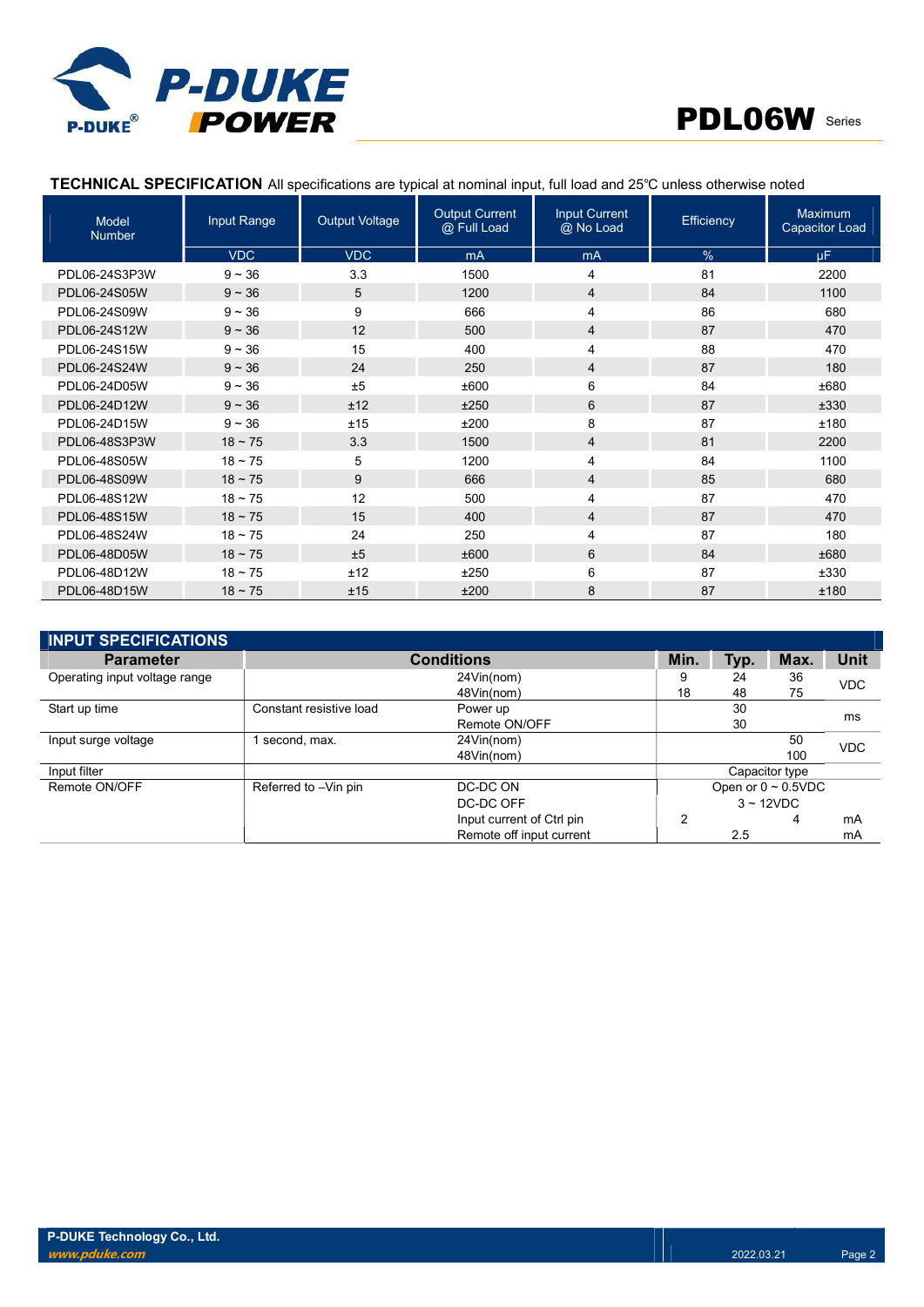

| <b>OUTPUT SPECIFICATIONS</b>     |                                    |                         |         |      |                                 |                    |
|----------------------------------|------------------------------------|-------------------------|---------|------|---------------------------------|--------------------|
| <b>Parameter</b>                 |                                    | <b>Conditions</b>       | Min.    | Typ. | Max.                            | <b>Unit</b>        |
| Voltage accuracy                 |                                    |                         | $-1.0$  |      | $+1.0$                          | %                  |
| Line regulation                  | Low Line to High Line at Full Load |                         | $-0.2$  |      | $+0.2$                          | %                  |
| Load regulation                  | No Load to Full Load               | Single                  | $-0.5$  |      | $+0.5$                          | $\%$               |
|                                  |                                    | Dual                    | $-1.0$  |      | $+1.0$                          |                    |
| Cross regulation                 | Asymmetrical load 25%/100% FL      | Dual                    | $-5.0$  |      | $+5.0$                          | %                  |
| Ripple and noise                 | 20MHz bandwidth                    | 3.3 Vout 5 Vout, 9 Vout |         | 50   |                                 | mVp-p              |
|                                  |                                    | 12Vout, 15Vout 24Vout   |         | 75   |                                 |                    |
| Temperature coefficient          |                                    |                         | $-0.02$ |      | $+0.02$                         | $%$ / $^{\circ}$ C |
| Transient response recovery time | 25% load step change               |                         |         | 250  |                                 | μs                 |
| Over load protection             | % of lout rated; Hiccup mode       |                         |         | 180  |                                 | $\%$               |
| Short circuit protection         |                                    |                         |         |      | Continuous, automatics recovery |                    |

| <b>GENERAL SPECIFICATIONS</b> |                        |                 |                      |      |      |                              |                         |
|-------------------------------|------------------------|-----------------|----------------------|------|------|------------------------------|-------------------------|
| <b>Parameter</b>              |                        |                 | <b>Conditions</b>    | Min. | Typ. | Max.                         | <b>Unit</b>             |
| <b>Isolation voltage</b>      | 1 minute               | Input to Output | <b>Standard Type</b> | 1600 |      |                              |                         |
|                               |                        |                 | Suffix "H"           | 3000 |      |                              | <b>VDC</b>              |
|                               |                        |                 | Suffix "M"           | 1600 |      |                              |                         |
|                               | Input (Output) to Case |                 | Suffix "M"           | 1000 |      |                              |                         |
| <b>Isolation resistance</b>   | 500VDC                 |                 |                      | 1    |      |                              | $G\Omega$               |
| Isolation capacitance         |                        |                 | <b>Standard Type</b> |      |      | 50                           |                         |
|                               |                        |                 | Suffix "H"           |      |      | 50                           | pF                      |
|                               |                        |                 | Suffix "M"           |      |      | 50                           |                         |
| Switching frequency           |                        |                 |                      | 522  | 580  | 638                          | kHz                     |
| Safety approvals              | IEC/ EN/ UL62368-1     |                 |                      |      |      | UL:E193009                   |                         |
|                               |                        |                 |                      |      |      | CB:UL(Demko)                 |                         |
| Case material                 |                        |                 | <b>Standard Type</b> |      |      | Non-conductive black plastic |                         |
|                               |                        |                 | Suffix "H"           |      |      | Non-conductive black plastic |                         |
|                               |                        |                 | Suffix "M"           |      |      |                              | Copper                  |
| Base material                 |                        |                 |                      |      |      |                              | None                    |
| Potting material              |                        |                 |                      |      |      | Silicone (UL94 V-0)          |                         |
| Weight                        |                        |                 | <b>Standard Type</b> |      |      |                              | 4.8g(0.17oz)            |
|                               |                        |                 | Suffix "H"           |      |      |                              | 4.8g (0.17oz)           |
|                               |                        |                 | Suffix "M"           |      |      |                              | 5.9g (0.21oz)           |
| <b>MTBF</b>                   | MIL-HDBK-217F          |                 | <b>Standard Type</b> |      |      |                              | 2.928 x $10^6$ hrs      |
|                               |                        |                 | Suffix "H"           |      |      |                              | $2.928 \times 10^6$ hrs |
|                               |                        |                 | Suffix "M"           |      |      |                              | $3.161 \times 10^6$ hrs |

| <b>ENVIRONMENTAL SPECIFICATIONS</b> |               |                   |       |      |        |              |
|-------------------------------------|---------------|-------------------|-------|------|--------|--------------|
| <b>Parameter</b>                    |               | <b>Conditions</b> | Min.  | Typ. | Max.   | Unit         |
| Operating ambient temperature       | Standard type | With derating     | -40   |      | $+100$ |              |
|                                     | Suffix "H"    | With derating     | $-40$ |      | $+100$ |              |
|                                     | Suffix "M"    | With derating     | $-40$ |      | $+100$ | °C           |
|                                     | M3 Version    |                   |       |      |        |              |
|                                     | Suffix "H"    | With derating     | -55   |      | $+100$ |              |
|                                     | Suffix "M"    | With derating     | $-55$ |      | $+100$ |              |
| Maximum case temperature            |               |                   |       |      | 100    | °C           |
| Storage temperature range           |               |                   | -55   |      | $+125$ | $^{\circ}C$  |
| Thermal shock                       |               |                   |       |      |        | MIL-STD-810F |
| Vibration                           |               |                   |       |      |        | MIL-STD-810F |
| Relative humidity                   |               |                   |       |      |        | 5% to 95% RH |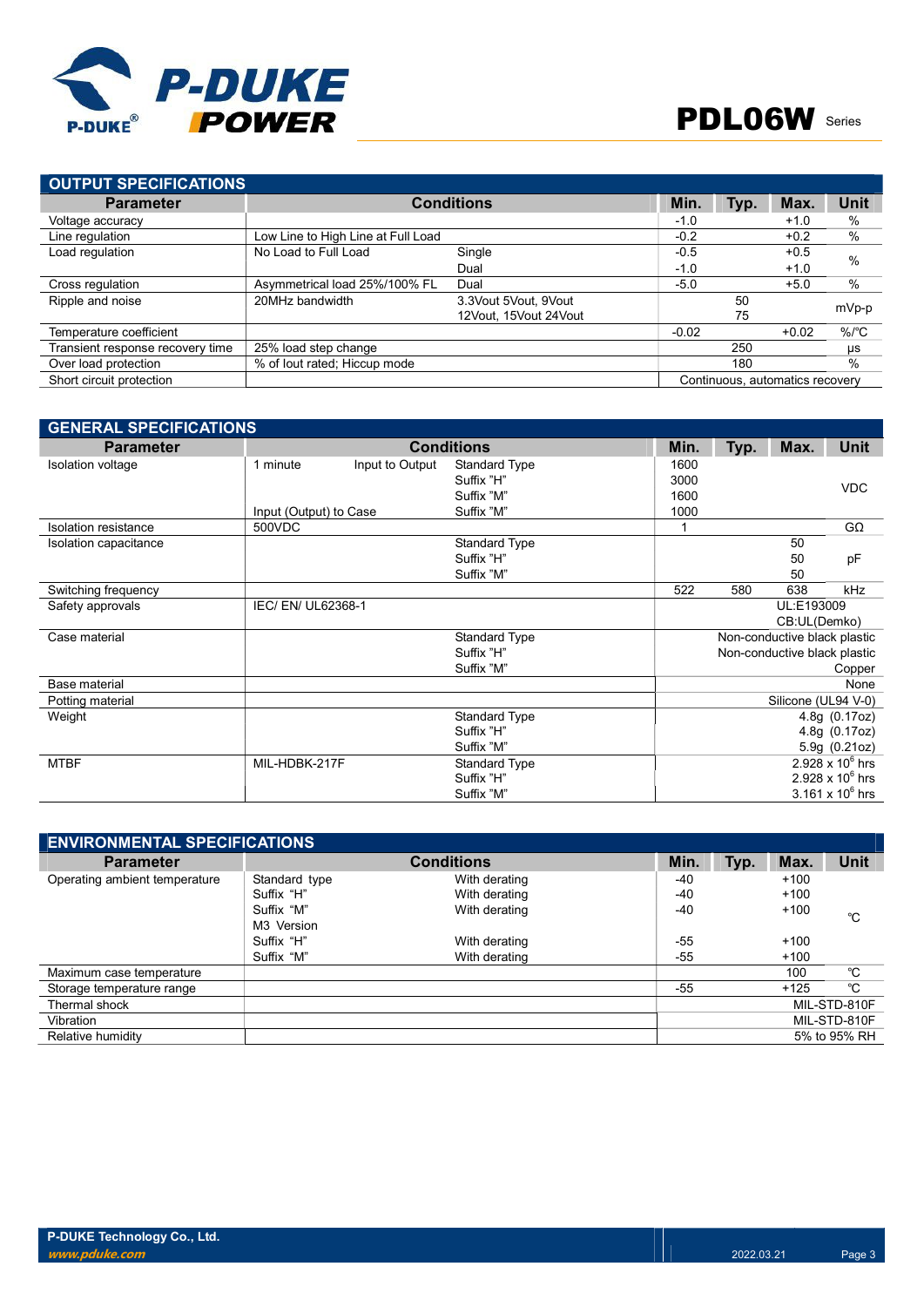



| <b>EMC SPECIFICATIONS</b>      |                        |                                                                                                                                                              |                         |
|--------------------------------|------------------------|--------------------------------------------------------------------------------------------------------------------------------------------------------------|-------------------------|
| <b>Parameter</b>               |                        | <b>Conditions</b>                                                                                                                                            | Level                   |
| EMI                            | EN55032                | With external components                                                                                                                                     | Class A $\cdot$ Class B |
| <b>EMS</b>                     | EN55024                |                                                                                                                                                              |                         |
| <b>ESD</b>                     | EN61000-4-2            | Air $\pm$ 8kV and Contact $\pm$ 6kV                                                                                                                          | Perf. Criteria A        |
| Radiated immunity              | EN61000-4-3            | 20 V/m                                                                                                                                                       | Perf. Criteria A        |
| <b>Fast transient</b>          | EN61000-4-4            | $±$ 2kV                                                                                                                                                      | Perf. Criteria A        |
|                                | $PDL06-24$<br>$\neg$ W | With an aluminum electrolytic capacitor<br>(Nippon chemi-con KY series, 220µF/100V) and<br>a TVS (SMDJ70A, 70V, 3000Watt peak pulse<br>power) in parallel    |                         |
|                                | $PDL06-48$<br>$\neg$ w | With an aluminum electrolytic capacitor<br>(Nippon chemi-con KY series, 220µF/100V) and<br>a TVS (SMDJ120A, 120V, 3000Watt peak pulse<br>power) in parallel. |                         |
| Surge                          | EN61000-4-5            | ±2kV                                                                                                                                                         | Perf. Criteria A        |
|                                | $PDL06-24$<br>™        | With an aluminum electrolytic capacitor<br>(Nippon chemi-con KY series, 220µF/100V) and<br>a TVS (SMDJ70A, 70V, 3000Watt peak pulse<br>power) in parallel    |                         |
|                                | $PDL06-48$<br>™        | With an aluminum electrolytic capacitor<br>(Nippon chemi-con KY series, 220µF/100V) and<br>a TVS (SMDJ120A, 120V, 3000Watt peak pulse<br>power) in parallel. |                         |
| Conducted immunity             | EN61000-4-6            | $10 \text{ Vr} \text{m} \text{ s}$                                                                                                                           | Perf. Criteria A        |
| Power frequency magnetic field | EN61000-4-8            | 100A/m continuous; 1000A/m 1 second                                                                                                                          | Perf. Criteria A        |

CAUTION: This power module is not internally fused. An input line fuse must always be used.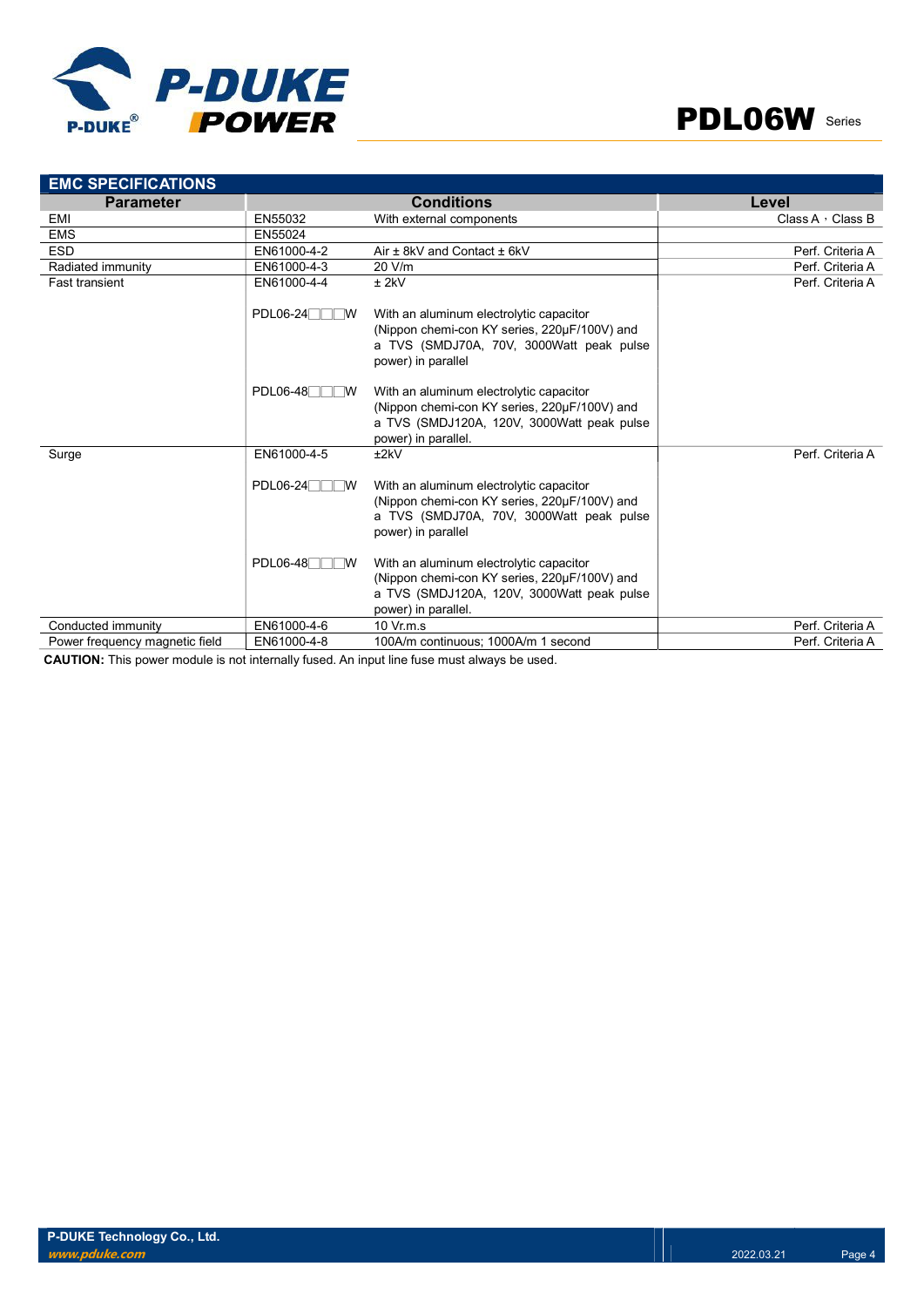

## PDL06W Series

### CHARACTERISTIC CURVE









PDL06-48S05W Efficiency vs. Output Load

### FUSE CONSIDERATION

This power module is not internally fused. An input line fuse must always be used.

This encapsulated power module can be used in a wide variety of applications, ranging from simple stand-alone operation to an integrated part of sophisticated power architecture.

To maximum flexibility, internal fusing is not included; however, to achieve maximum safety and system protection, always use an input line fuse. The input line fuse suggest as below:

| Model                | <b>Fuse Rating</b><br>A | <b>Fuse Type</b> |
|----------------------|-------------------------|------------------|
| $PDL06-24$<br>M      | 1.6                     | Slow-Blow        |
| <b>PDL06-48</b><br>M |                         | Slow-Blow        |

The table based on the information provided in this data sheet on inrush energy and maximum DC input current at low Vin.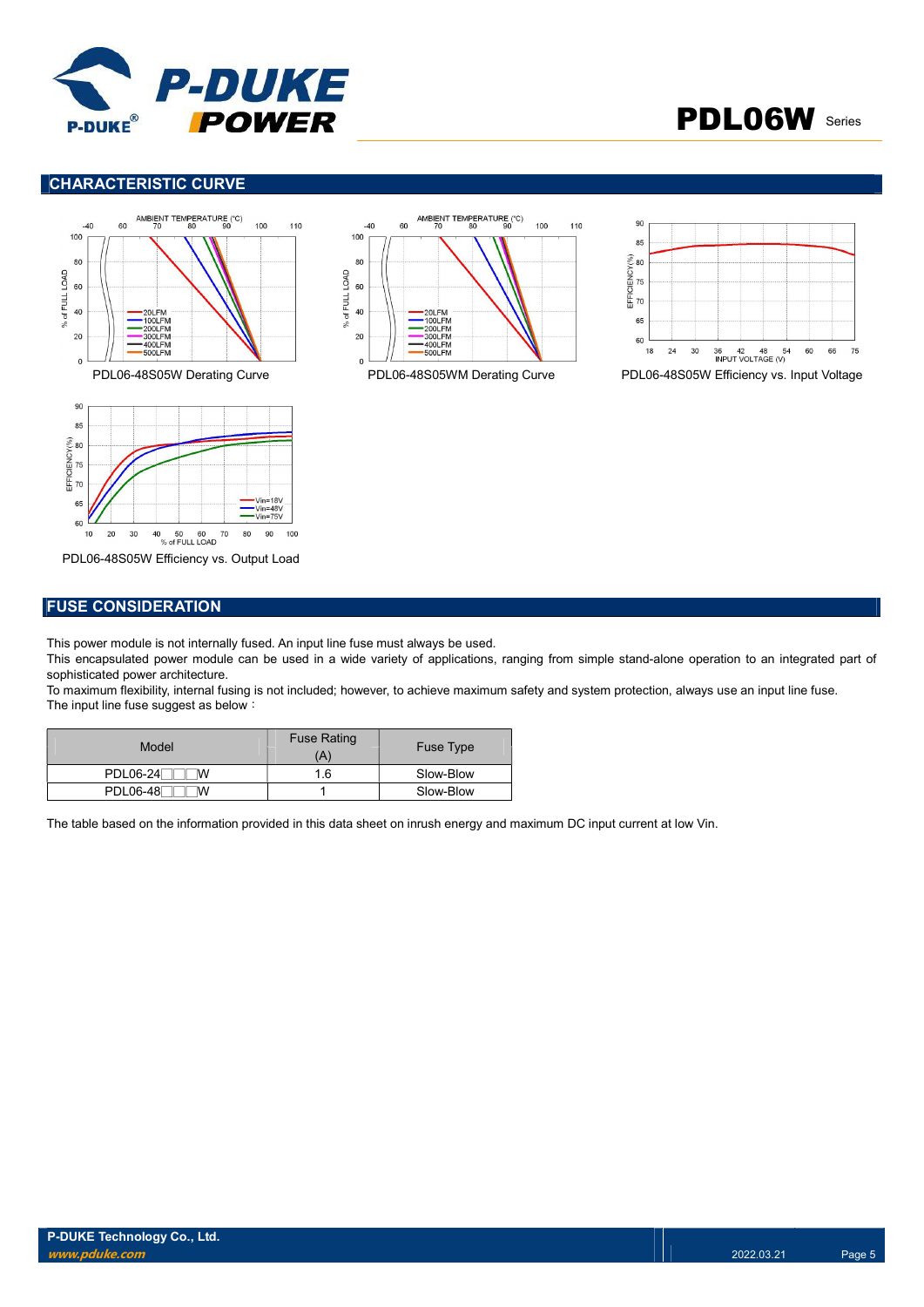

## PDL06W Series

### MECHANICAL DRAWING

### Standard type, Suffix "H" PIN CONNECTION



 $-0.14$  [3.5]

| PIN | <b>SINGLE</b> | <b>DUAL</b>  |
|-----|---------------|--------------|
|     | -Vin          | -Vin         |
| 2   | $+V$ in       | $+V$ in      |
| 3   | Ctrl          | Ctrl         |
| 5   | NC*/No pin**  | NC*/No pin** |
| 6   | $+$ Vout      | $+$ Vout     |
|     | -Vout         | Common       |
| ጸ   | ΝC            | -Vout        |

\*NC pin for standard type model.

\*\*No pin for 3kVDC isolation model (suffix "H").

1. All dimensions in inch [mm]

2. Tolerance :x.xx±0.02 [x.x±0.5]

x.xxx±0.01 [x.xx±0.25]

3. Pin dimension tolerance ±0.004 [0.10]



\* Case pins should not be connected to any circuit.

### Suffix "M" PIN CONNECTION

| PIN            | <b>SINGLE</b> | <b>DUAL</b> |
|----------------|---------------|-------------|
|                | -Vin          | -Vin        |
| $\overline{2}$ | $+V$ in       | +Vin        |
| 3              | Ctrl          | Ctrl        |
| 5              | NC.           | NС          |
| 6              | +Vout         | +Vout       |
| 7              | -Vout         | Common      |
| 8              | NC.           | -Vout       |
| 9              | Case          | Case        |
| 10             | Stand off     | Stand off   |
| 11             | Stand off     | Stand off   |
| 12             | Case          | Case        |

1. All dimensions in inch [mm]

2. Tolerance :x.xx±0.02 [x.x±0.5]

x.xxx±0.01 [x.xx±0.25]

3. Pin dimension tolerance ±0.004 [0.10]